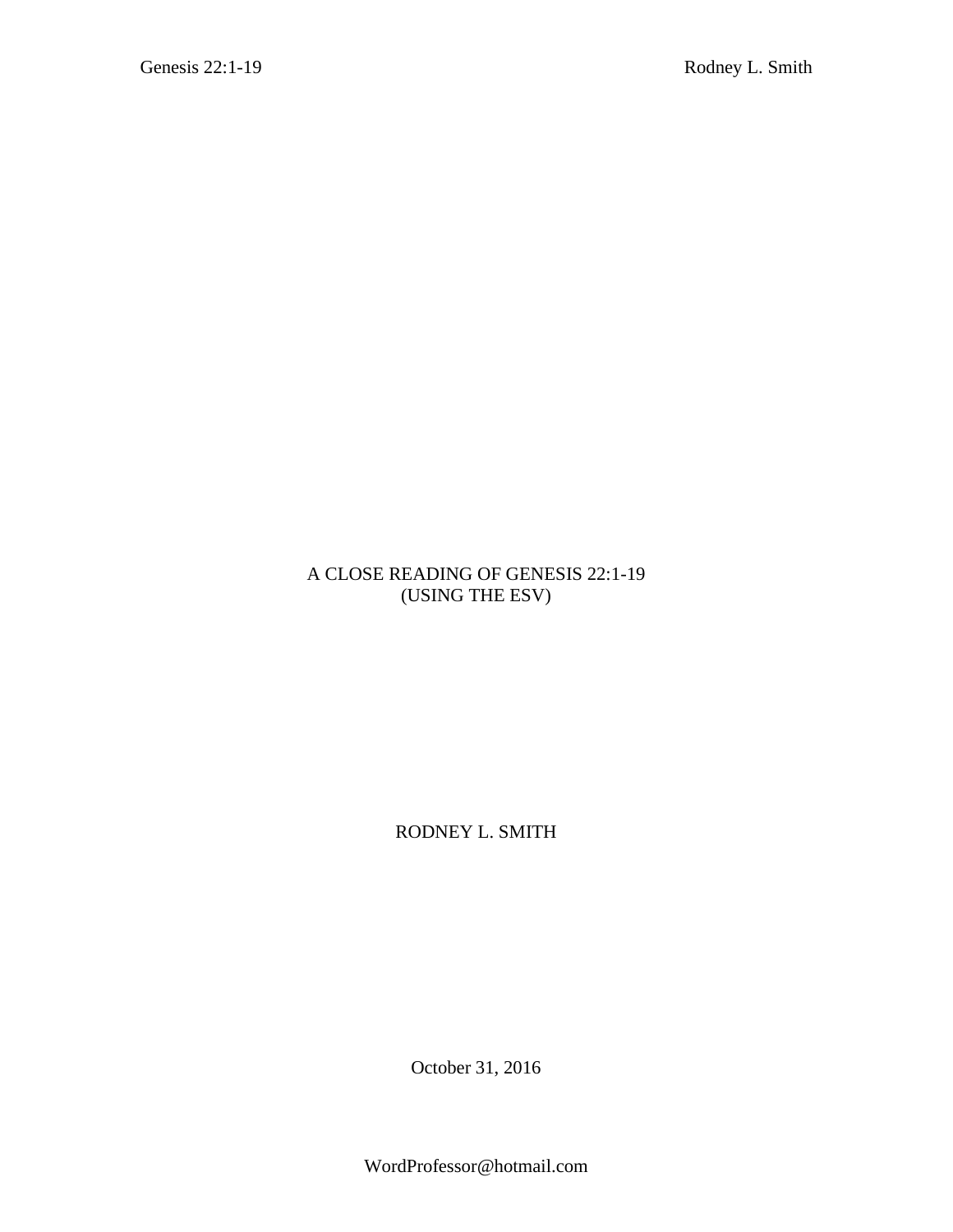## **Observations from the Text**

1. God is testing Abraham by asking him to sacrifice his son Isaac (vv. 1-2).

2. God refers to Isaac as Abraham's "only son" and the son whom Abraham loves (v. 2).

3. Abraham waits until the next morning to begin carrying out God's command, and he rises "early in the morning" and immediately begins his obedient response (v. 3).

4. God tells Abraham that he will indicate to him on which mountain the offering of his son Isaac is to take place (v. 2).

5. Abraham takes Isaac and two other "young men" on the journey with him (v.3).

6. The journey to the place God tells Abraham to carry out the sacrifice takes about three days, or at least until "the third day" (v. 4).

7. When Abraham takes Isaac and leaves the other men, he tells them that both he and "the boy" will separate and then return to them (v. 5).

8. When the two set off, Abraham places the wood on Isaac's back while he carries "the fire and the knife" (v. 6).

9. Isaac notices the supplies for the burnt offering and notices that they have not brought a lamb, or any other animal, with them (v. 7).

10. Abraham answers that "God will provide" a lamb for himself, not "has provided" or "has already selected" (v. 8).

11. Abraham is the one who builds the alter and arranges the wood before binding Isaac and placing him on the alter (v. 9). It is not mentioned that Isaac participated.

12. Abraham gets to the point of raising the knife to slay his bound son upon the alter before he is stopped by the Angel (vv. 10-11).

13. The voice of "the angel of the LORD" resounds from heaven and calls Abraham's name twice (v. 11).

14. "The angel of the LORD" seems to be the LORD himself because he refers to God in the third person (v. 12).

15. God expresses that he now knows that Abraham fears him because Abraham has not withheld Isaac from him (v. 12). This seems to be the purpose of the test mentioned in verse 1.

16. God again refers to Isaac as Abraham's "only son" (v. 12).

17. God expresses that when Abraham was offering his son as a burnt offering, he was offering Isaac to God (v. 12).

18. Immediately after God speaks is when Abraham notices the "ram caught in a thicket" (v. 13).

19. Abraham seems to take the initiative and offer the ram on the alter instead of Isaac (v. 13). He does not seem to have received instructions from God to do so.

20. Abraham names or changes the name of that place to "the LORD will provide" (v. 14).

21. The narrator adds that a common saying known to his readers, "On the mount of the LORD it shall be provided," originated from this incident and Abraham's naming of the place (v. 14).

22. "The angel of the LORD" speaks again to Abraham, "a second time from heaven" during this episode (v. 15). This seems to take place after Abraham sacrifices the ram and names the place.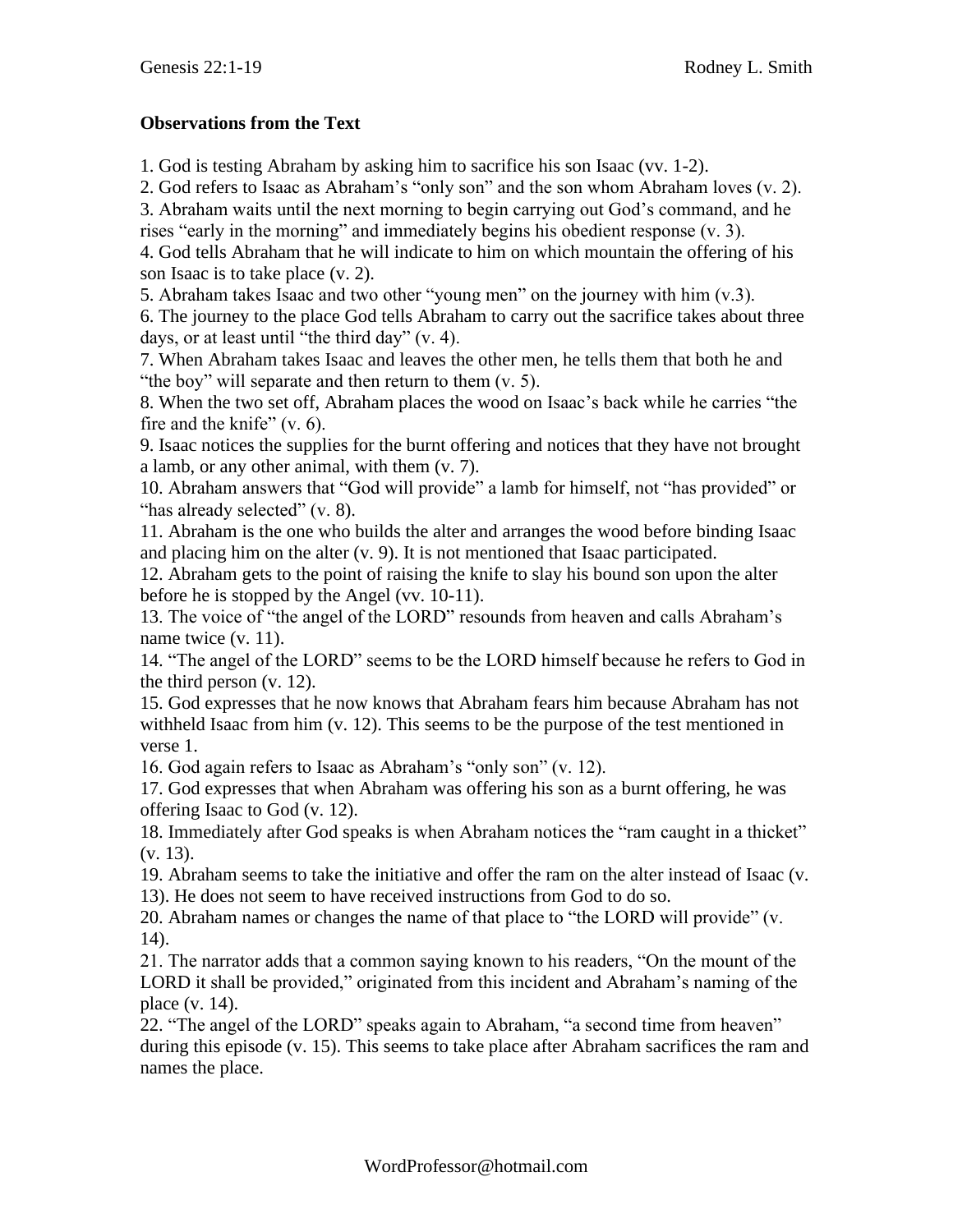23. The LORD begins speaking by swearing an oath by himself (v. 16; cf. Hebrews 6:13; Is. In 45:23 the LORD also uses this self-oath language, although there is no direct

connection in the context to this event, but to the calling of the nations to repentance with several references to both the calling of Israel and the creation of the cosmos).

24. The LORD bases his oath to bless and multiply Abraham on the act of obedience which Abraham has just committed by not withholding Isaac from God (v. 16).

25. God's blessing to Abraham seems to be tied to the multiplying of his offspring into a numerous and powerful nation (v. 17).

26. God promises to bring a blessing to "all the nations of the earth" through Abraham's offspring (v. 18). Abraham's blessing extends through his offspring to the whole earth.

27. At the end of his declaration, God echoes that the blessing to Abraham, his

descendants, and the whole earth is based on Abraham act of obedience (v. 18).

28. The text mentions that Abraham returned to the men he and Isaac had earlier left (v. 19). It does not mention Isaac.

29. The group travels from there to Beersheba (v. 19).

30. Abraham returns to Beersheba, which is the place he settled at the end of chapter 21 and where his journey originated (v. 19).

## **Outline of the Text**

Genesis 22:1-29

- I. Abraham's faithful response (1-8)
	- A. God commands the sacrifice of Isaac (1-2)
		- 1. In the land of Moriah (2)
		- 2. On a mountain God will show Abraham (2)
	- B. Journey to the place of sacrifice (3-8)
		- 1. Abraham and Isaac set out (3)
			- a. Early in the morning (3a)
			- b. Accompanied by two young men (3b)
			- c. Departed after cutting wood (3c)
			- d. Traveled to the place God told Abraham (3d)
		- 2. Abraham and Isaac continue alone (4-6)
			- a. Abraham sees the place in the distance (4)
			- b. Abraham tells his men to stay behind (5)
				- i. He will continue with Isaac
				- ii. He will return to them
			- c. Abraham and Isaac continue with necessary supplies (6)
				- i. Abraham places the wood on Isaac's back
				- ii. Abraham carries the fire and the knife
		- 3. Dialogue between Abraham and Isaac (7-8)
			- a. Isaac askes Abraham about the missing lamb (7)
				- i. Isaac addresses his father, who answers (7a)
				- ii. Isaac notices the wood and the fire (7b)
				- iii. Isaac asks where is the lamb (7c)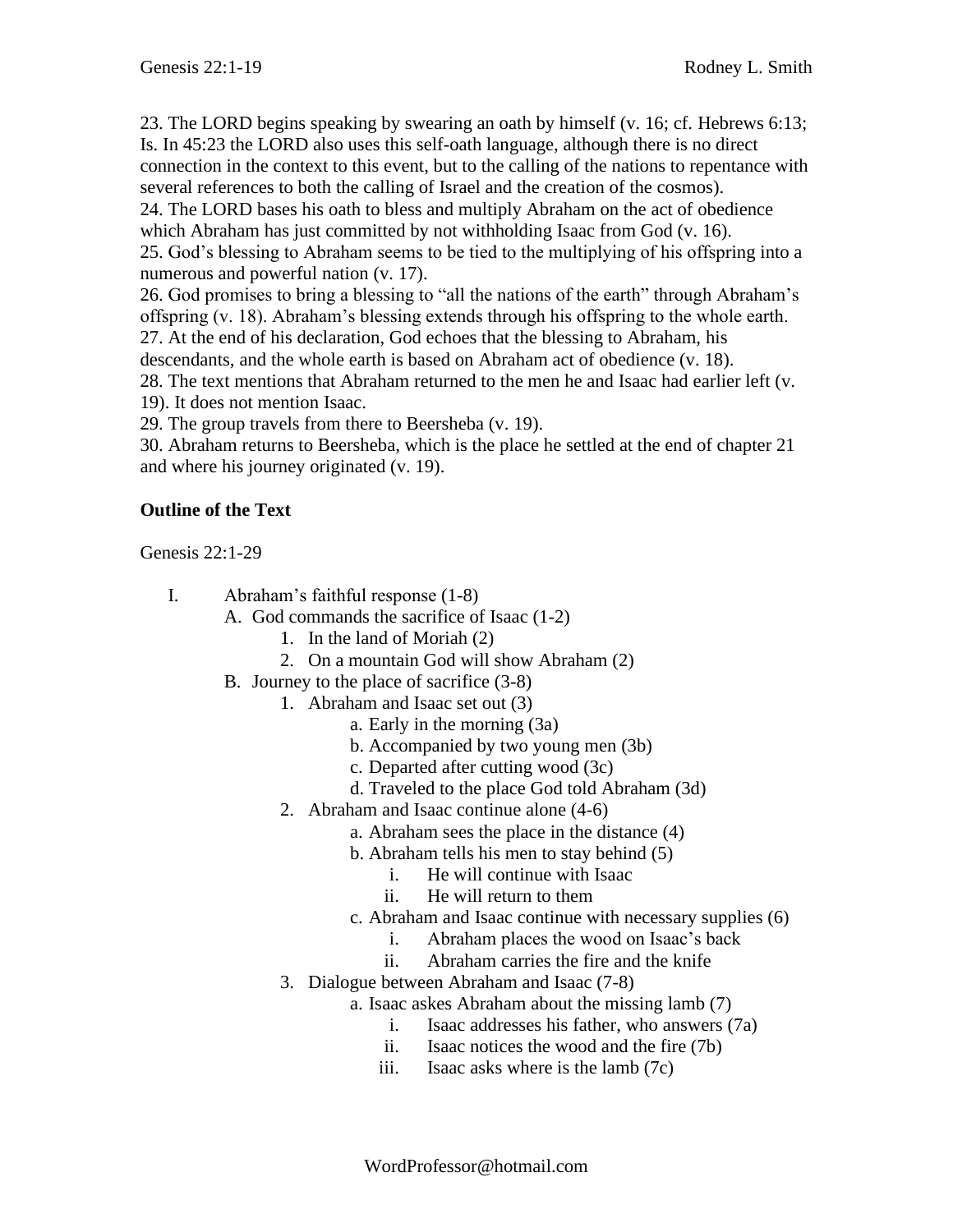- b. Abraham answers that God will provide a lamb for himself (8)
- II. Abraham's act of obedience (9-14)
	- A. Upon arrival, Abraham prepares the sacrifice Isaac (9)
		- 1. The two arrive at the place God told Abraham (9a)
		- 2. He builds an alter (9b)
		- 3. He arranges the wood on the alter (9c)
		- 4. He binds Isaac and lays him on the alter (9d)
		- 5. He takes the knife to kill Isaac (10)
	- B. The LORD saves Isaac (11-13)
		- 1. God stills Abraham's hand just as he is about to kill Isaac (11)
			- A. The angel of the LORD calls out from heaven (11a)
			- B. Abraham responds to the LORD's voice (11b)
		- 2. God orders Abraham not to harm Isaac (12a)
		- 3. God tells Abraham he has passed the test (12b-c)
			- A. Abraham has demonstrated his fear of God (12b)
			- B. Abraham has not withheld his son from God (12c)
		- 4. Abraham offers a sacrifice in place of Isaac (13)
			- A. He finds a ram caught in a thicket (13a)
			- B. He offers the ram in Isaac's place (13b)
	- C. Abraham renames the place where this event took place (14)
		- 1. He calls the place, "the LORD will provide." (14a)
		- 2.The name change later leads to a common saying (14b)
- III. The Result of Abraham's obedience (15-19)
	- A. The angel of the LORD vows to bless Abraham (15-18)
		- 1. He swears by himself (16)
		- 2. He will bless Abraham (17a)
		- 3. He makes promises concerning Abraham's offspring (17-18)
			- a. Abraham's offspring will be numerous (17b)
				- i. As the stars in the heavens (17b)
				- ii. As the sand on the seashore (17b)
			- b. Abraham's offspring will be a mighty nation (17c)
			- c. Abraham's descendants will be a priestly nation (18)
				- i. They will bring a blessing to all nations (18a)
				- ii. Because of Abraham's obedience (18b)
	- B. Abraham departs (19)
		- 1. He rejoins his young men (19a)
		- 2. The all return to Beersheba (19b)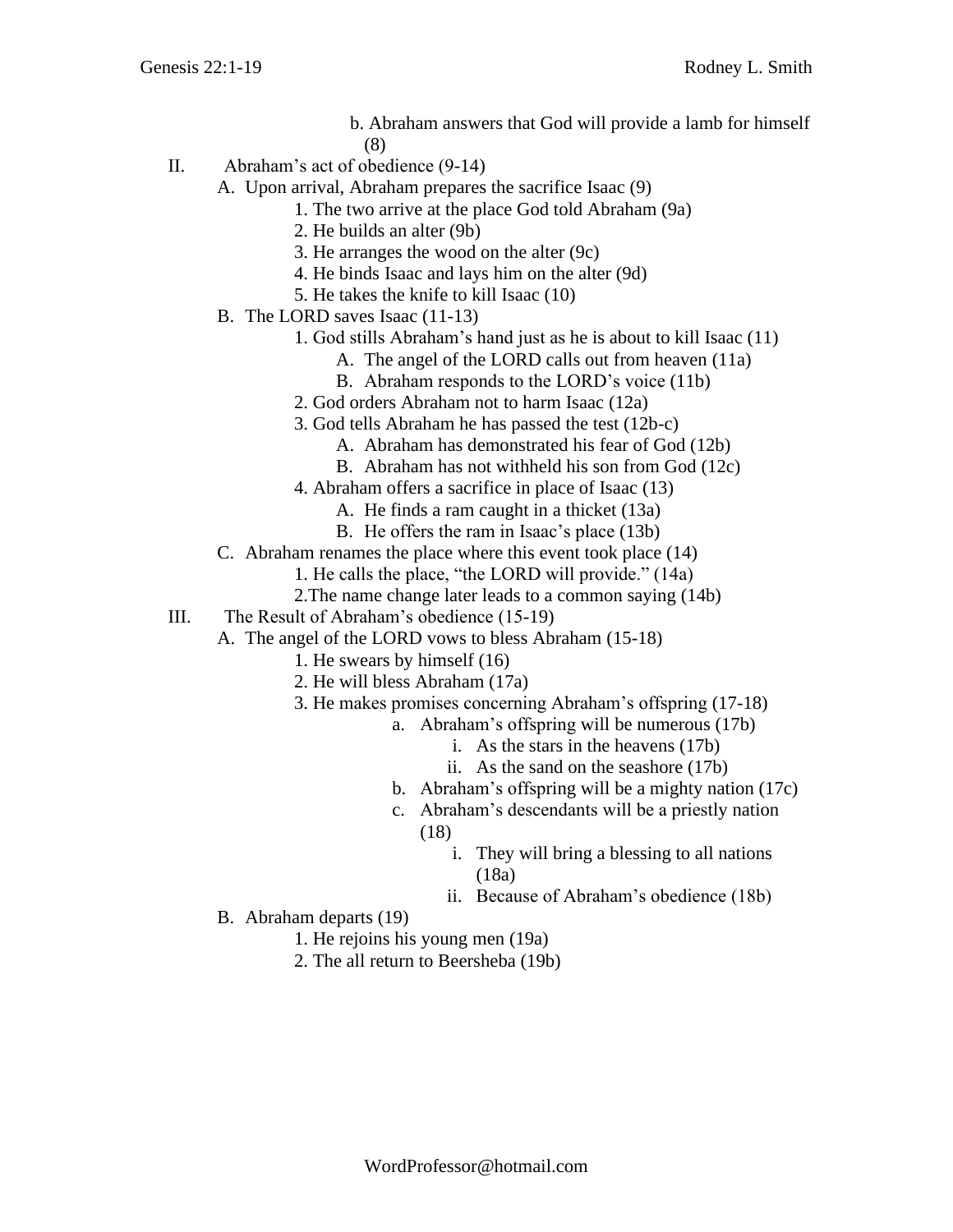## **Discussion of the Text**

In Genesis 22:1-19, God commands Abraham to offer Isaac, the child of promise, to him as a burnt offering. This is a passage is often difficult for bible-believers to understand as well as explain. It is also difficult for skeptics because it is one that Christians are confronted with from time to time in an attempt to demonstrate some inconsistency in the Bible. The big question surrounding the difficulty for believers and skeptics alike is, why is God demanding a human sacrifice, especially in light of the later prohibitions in Leviticus 18:21 and Deuteronomy 12:31; 18:10? Some even suggest that God requests a child sacrifice. However, Isaac is clearly at least a teenager as he is able to carry the firewood for the offering (Gen. 22:6). In the story, the fact is that God does not accept a human sacrifice. Isaac lives to a ripe old age (Gen. 35:28). What then is God's purpose in asking Abraham to sacrifice his son?

The passage refers to this as a test (Gen. 22:1). God is testing Abraham, and God makes it clear that Abraham passes the test by not withholding his son Isaac from God (vv. 12; 16-18). What role does Isaac play in the unfolding of this story, or how does this experience benefit Isaac? Isaac benefits from the experience by personally encountering the God of his father and gaining a tangible experience in the passing of the covenant promise. Since we know from the passage itself that it was not God's desire to receive a human sacrifice, what was God's intention in testing Abraham's faith in this particular way? Why did he ask Abraham for such an outrageous and difficult display of faithfulness?

In ascertaining the heart of God in this passage, it is helpful to remember that Abraham is not merely a random person whom God is asking to do this. Abraham is God's friend (James 2:23), and he has been walking with God for many years at this point. In almost every chapter from the beginning of the Abraham story in chapter 12 to now in chapter 22, God has spoken to and made covenant promises to Abraham. God progressively adds details to those covenant promises, and here after Abraham attempts to obey God by sacrificing Isaac is no different. After Abraham's act of obedience, the LORD adds, "And in your offspring shall all the nations of the earth be blessed" (v. 18). In chapter 18, Abraham even pleads with God on behalf of any righteous people that might dwell in Sodom (vv. 22-33). So it is clear, even prior to this episode, that Abraham is increasingly recognizing the priestly role to which he and his offspring have been appointed. Abraham probably understands God's extremely difficult request in the light of his and Isaac's special status with God and special role among humanity.

Surprisingly, the text offers readers no account of Abraham's inner struggle as he receives the command to sacrifice his son Isaac and as he attempts to carry out the task. Why is this, and can this observation offer any clues in determining the purpose of the event described therein? The absence of a description of Abraham's struggle with God's request does not mean there was not one. Description of Abraham's inner turmoil could have be omitted because of his firm, unwavering faith and full confidence in God at this point in his life, but it could also have been omitted because it was too intense to describe in any concise yet meaningful way. We cannot answer this question on this side of